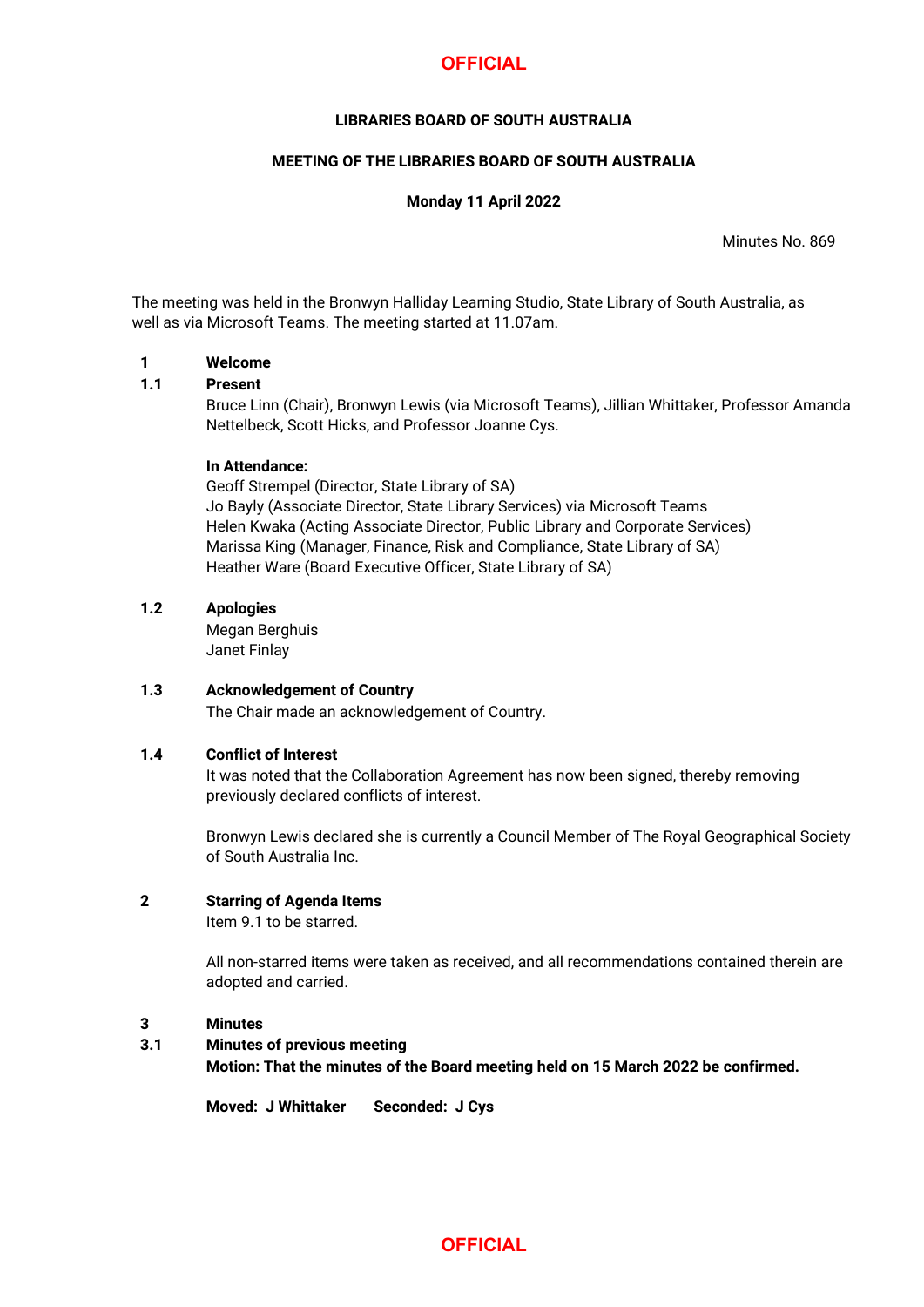# **3.2 Action List – 22 March 2021**

- 18-May-20 '6.2 State Library Draft Recurrent Budget 2020-21'. Remain on action list for the next meeting.
- 9-Nov-20 '5.1 Future Service Design Project'. Remain on action list for next meeting.
- 14-Dec-20 '8.2 Distribution of State Government Grant Funding and Conditions'. It was noted that this item can now commence, as it was contingent on the Collaboration Agreement (previously known as MOA) being completed.
- 9-Mar-21 '4.1 Memorandum of Agreement Negotiations Update'. It was noted that this item can now commence, as it was contingent on the Collaboration Agreement (previously known as MOA) being completed.

# **3.3 Unstarred. Matters dealt with out of session**

(a) Circular Motion to Board regarding "The use of Bequest Funds to further the transformation of the State Library". (Emailed to Board 18.03.2022 and approved by Board 21.03.2022).

# **4 STRATEGIC MATTERS (Presentations, Key Strategy Updates)**

No updated was provided.

# **5 FOR DECISION (Strategic)**

**5.1 Future Services Project Budget Update**

The paper was taken as read and no questions were asked.

**Motion: The Libraries Board provides an "in principle" approval to contribute an additional \$1.4M of Board funding to the Future Services project to ring its total contribution to \$3.1M.**

**Moved: S Hicks Seconded: J Cys**

A further resolution of detail was then proposed by the Chair.

**Motion: As a result of the Planning Session (held prior to this Board Meeting), the Libraries Board is broadly supportive of the intent of the Sandwalk Partners report and supportive of using Board funds to the extent required to facilitate the implementation of that report and expect a more detailed report to be provided at a future meeting.**

# **Moved: S Hicks Seconded: A Nettelbeck**

The Chair noted that there was an agenda item on the next Finance and Risk Committee to discuss the 'Bequest and Donated Funds Policy' and proposed changes, which in turn will then be presented to the Libraries Board for approval.

**6 FOR DECISION (Operational)**

No update was provided.

#### **7 STANDING ITEMS**

**7.1 Philanthropic and Corporate Partnerships** No update was provided.

# **7.2 Mortlock Strategy**

No update was provided.

**8 DIRECTOR'S REPORT** No update was provided.